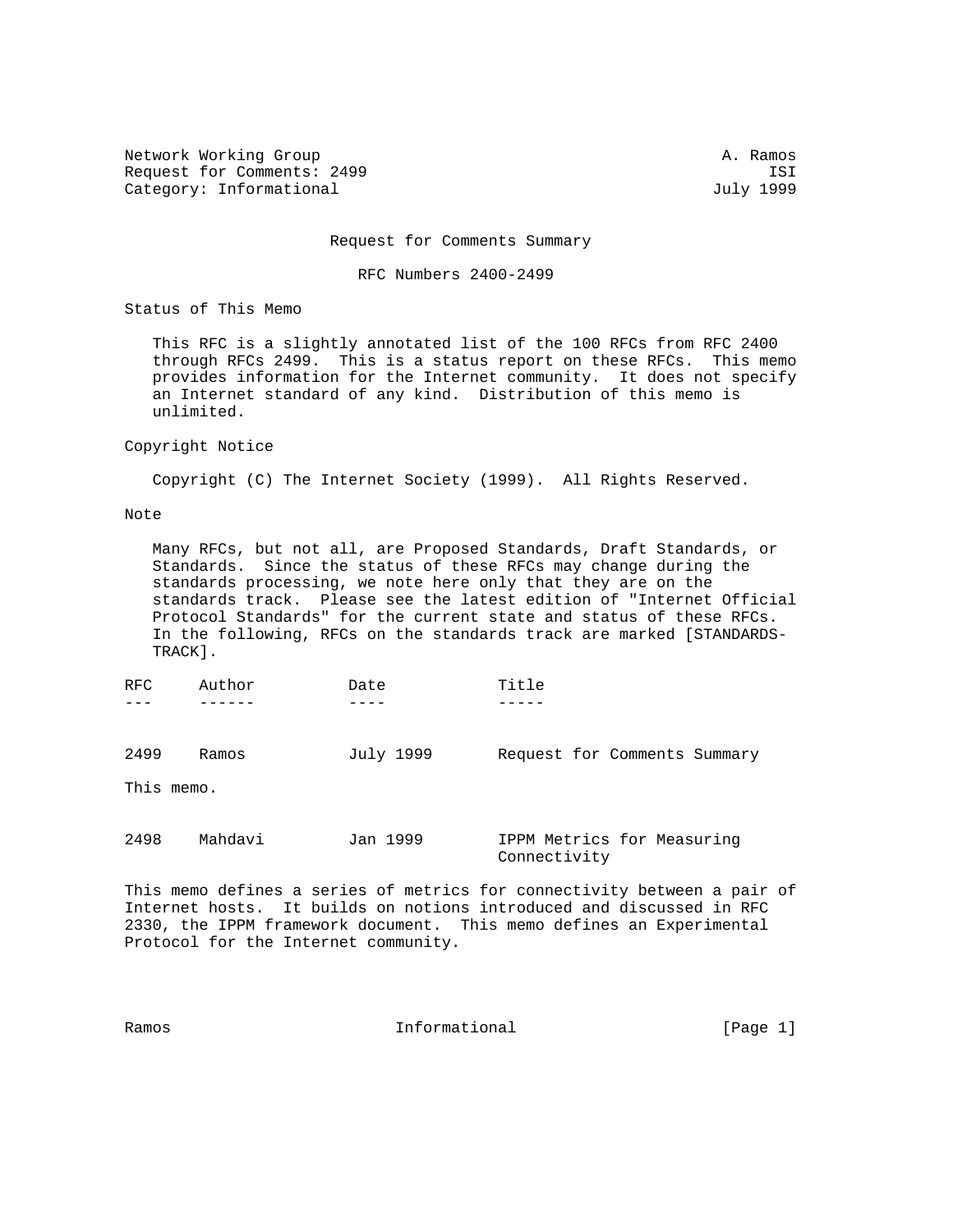2497 Souvatzis Jan 1999 Transmission of IPv6 Packets over ARCnet Networks

This memo specifies a frame format for transmission of IPv6 packets and the method of forming IPv6 link-local and statelessly autoconfigured addresses on ARCnet networks. It also specifies the content of the Source/Target Link-layer Address option used by the Router Solicitation, Router Advertisement, Neighbor Solicitation, Neighbor Advertisement and Redirect messages described in, when those messages are transmitted on an ARCnet. [STANDARDS-TRACK]

2496 Fowler Jan 1999 Definitions of Managed Objects for the DS3/E3 Interface Type

This memo defines a portion of the Management Information Base (MIB) for use with network management protocols in the Internet community. In particular, it describes objects used for managing DS3 and E3 interfaces. This document is a companion document with Definitions of Managed Objects for the DS0 (RFC 2494), DS1/E1/DS2/E2 (RFC 2495), and the work in progress SONET/SDH Interface Types. [STANDARDS-TRACK]

2495 Fowler Jan 1999 Definitions of Managed Objects for the DS1, E1, DS2 and E2 Interface Types

This memo defines a portion of the Management Information Base (MIB) for use with network management protocols in the Internet community. In particular, it describes objects used for managing DS1, E1, DS2 and E2 interfaces. This document is a companion document with Definitions of Managed Objects for the DS0 (RFC 2494), DS3/E3 (RFC 2496), and the work in progress, SONET/SDH Interface Types. [STANDARDS-TRACK]

2494 Fowler Jan 1999 Definitions of Managed Objects for the DS0 and DS0 Bundle Interface Type

This memo defines a portion of the Management Information Base (MIB) for use with network management protocols in the Internet community. In particular, it describes objects used for managing DS0 and DS0 Bundle interfaces. This document is a companion document with Definitions of Managed Objects for the DS1/E1/DS2/E2 (RFC 2495), DS3/E3 (RFC 2496), and the work in progress, SONET/SDH Interface Types. [STANDARDS-TRACK]

Ramos **Informational Informational** [Page 2]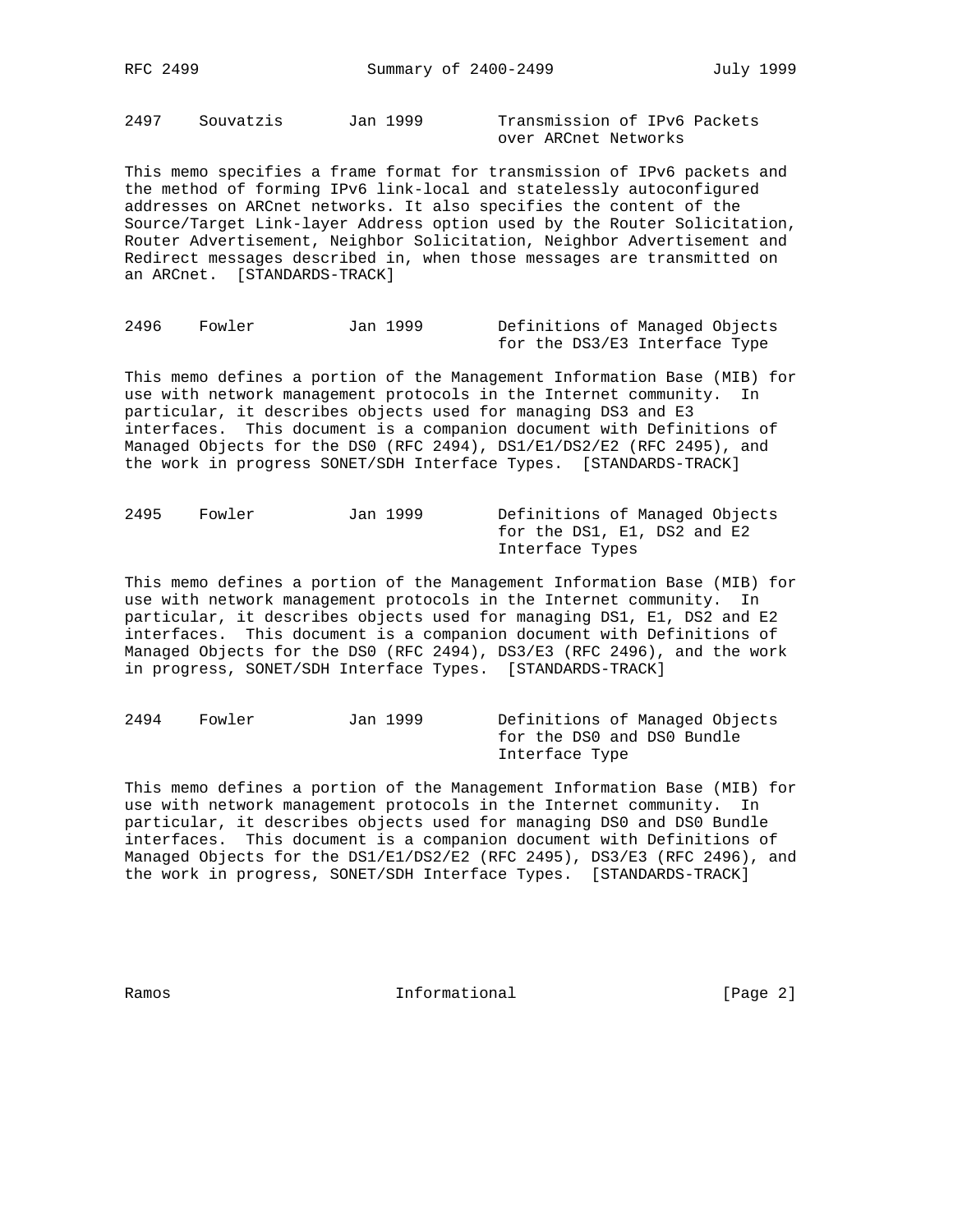2493 Tesink Jan 1999 Textual Conventions for MIB

 Modules Using Performance History Based on 15 Minute Intervals

This document defines a set of Textual Conventions for MIB modules which make use of performance history data based on 15 minute intervals. [STANDARDS-TRACK]

2492 Armitage Jan 1999 IPv6 over ATM Networks

This document is a companion to the ION working group's architecture document, "IPv6 over Non Broadcast Multiple Access (NBMA) networks". It provides specific details on how to apply the IPv6 over NBMA architecture to ATM networks. This architecture allows conventional host-side operation of the IPv6 Neighbor Discovery protocol, while also supporting the establishment of 'shortcut' ATM forwarding paths (when using SVCs). Operation over administratively configured Point to Point PVCs is also supported. [STANDARDS-TRACK]

2491 Armitage Jan 1999 IPv6 over Non-Broadcast Multiple Access (NBMA) networks

This document describes a general architecture for IPv6 over NBMA networks. [STANDARDS-TRACK]

2490 Pullen Jan 1999 A Simulation Model for IP Multicast with RSVP

This document describes a detailed model of IPv4 multicast with RSVP that has been developed using the OPNET simulation package, with protocol procedures defined in the C language. This memo provides information for the Internet community.

2489 Droms Jan 1999 Procedure for Defining New DHCP Options

This document describes the procedure for defining new DHCP options. This document specifies an Internet Best Current Practices for the Internet Community, and requests discussion and suggestions for improvements.

Ramos **Informational Informational** [Page 3]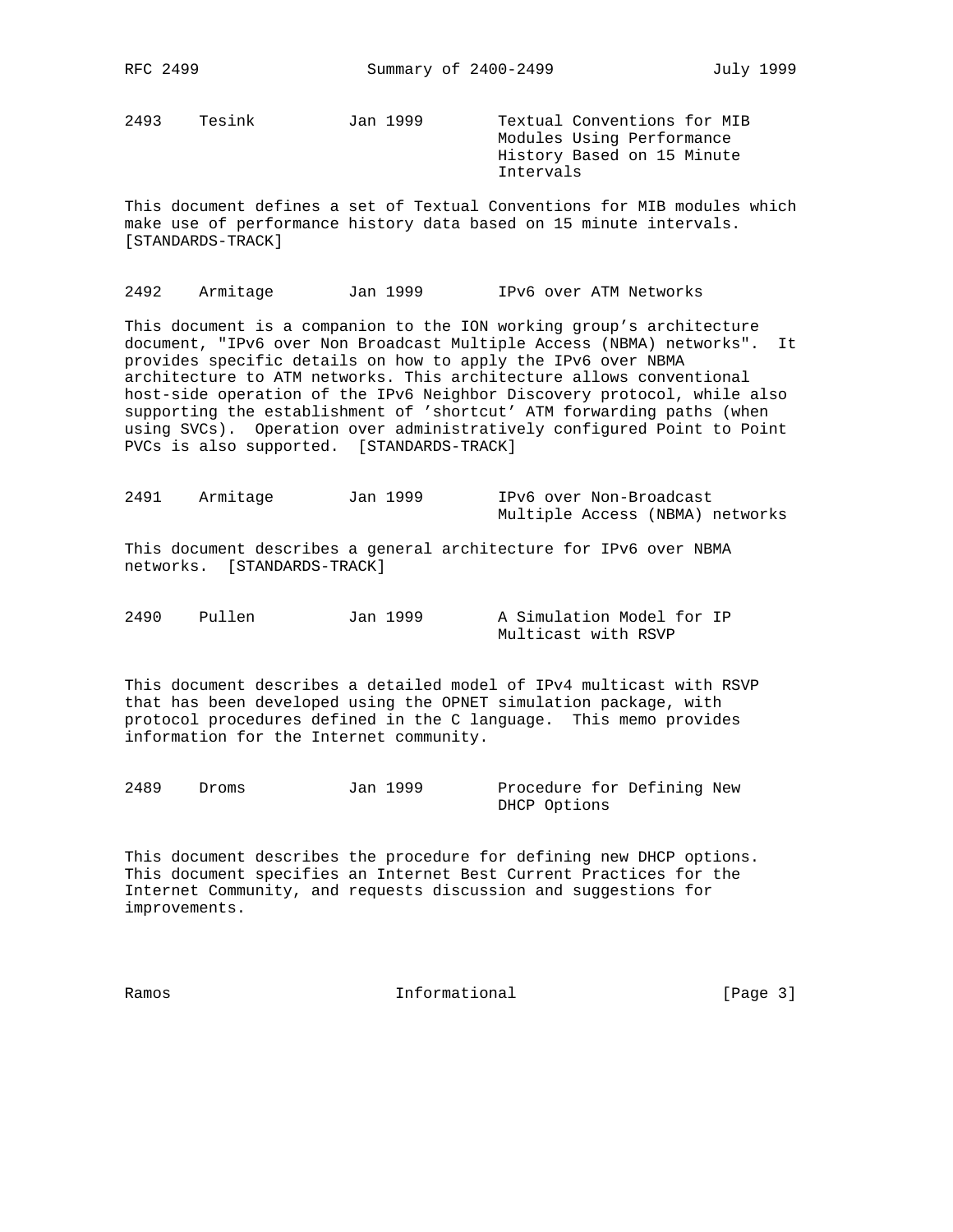2488 Allman Jan 1999 Enhancing TCP Over Satellite

 Channels using Standard Mechanisms

The Transmission Control Protocol (TCP) provides reliable delivery of data across any network path, including network paths containing satellite channels. While TCP works over satellite channels there are several IETF standardized mechanisms that enable TCP to more effectively utilize the available capacity of the network path. This document outlines some of these TCP mitigations. This document specifies an Internet Best Current Practices for the Internet Community, and requests discussion and suggestions for improvements.

2487 Hoffman Jan 1999 SMTP Service Extension for Secure SMTP over TLS

This document describes an extension to the SMTP service that allows an SMTP server and client to use transport-layer security to provide private, authenticated communication over the Internet. This gives SMTP agents the ability to protect some or all of their communications from eavesdroppers and attackers. [STANDARDS-TRACK]

2486 Aboba Jan 1999 The Network Access Identifier

This document proposes syntax for the Network Access Identifier (NAI), the userID submitted by the client during PPP authentication. [STANDARDS-TRACK]

| 2485 | Drach | Jan 1999 | DHCP Option for The Open    |
|------|-------|----------|-----------------------------|
|      |       |          | Group's User Authentication |
|      |       |          | Protocol                    |

This document defines a DHCP option that contains a list of pointers to User Authentication Protocol servers that provide user authentication services for clients that conform to The Open Group Network Computing Client Technical Standard. [STANDARDS-TRACK]

Ramos **Informational Informational** [Page 4]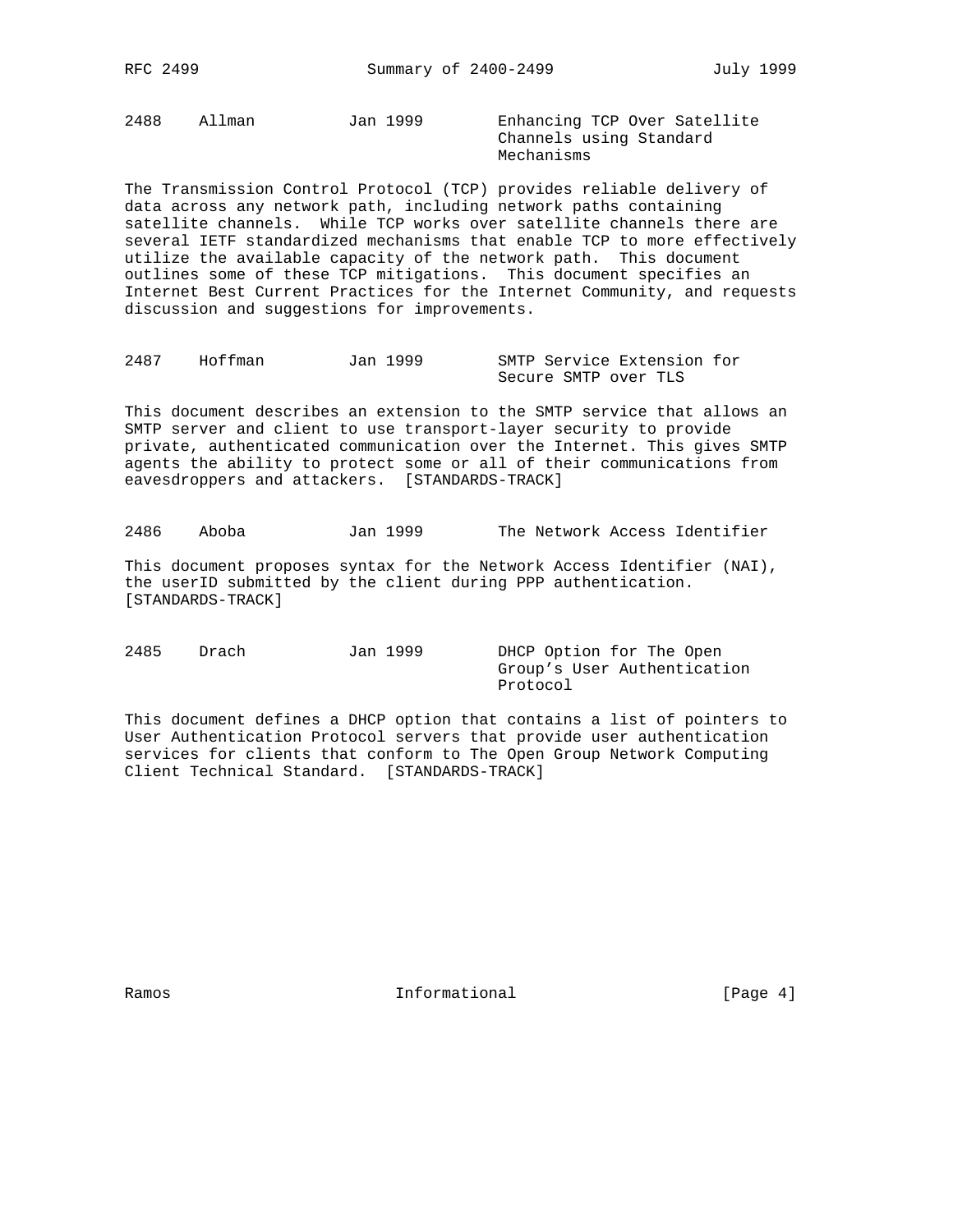2484 Zorn Jan 1999 PPP LCP Internationalization

Configuration Option

The Point-to-Point Protocol (PPP) provides a standard method for transporting multi-protocol datagrams over point-to-point links. PPP also defines an extensible Link Control Protocol (LCP), which allows negotiation of an Authentication Protocol for authenticating its peer before allowing Network Layer protocols to transmit over the link. [STANDARDS-TRACK]

| 2483 | Mealling | Jan 1999 | URI Resolution Services |  |                              |
|------|----------|----------|-------------------------|--|------------------------------|
|      |          |          |                         |  | Necessary for URN Resolution |

Retrieving the resource identified by a Uniform Resource Identifier (URI) is only one of the operations that can be performed on a URI. One might also ask for and get a list of other identifiers that are aliases for the original URI or a bibliographic description of the resource the URI denotes, for example. This applies to both Uniform Resource Names (URNs) and Uniform Resource Locators (URLs). Uniform Resource Characteristics (URCs) are discussed in this document but only as descriptions of resources rather than identifiers. This memo defines an Experimental Protocol for the Internet community.

| 2482 | Whistler | Jan 1999 | Language Tagging in Unicode |  |  |
|------|----------|----------|-----------------------------|--|--|
|      |          |          | Plain Text                  |  |  |

This document proposed a mechanism for language tagging in plain text. This memo provides information for the Internet community.

2481 Ramakrishnan Jan 1999 A Proposal to add Explicit Congestion Notification (ECN) to IP

This note describes a proposed addition of ECN (Explicit Congestion Notification) to IP. This memo defines an Experimental Protocol for the Internet community.

2480 Freed Jan 1999 Gateways and MIME Security Multiparts

This document examines the problems associated with use of MIME security multiparts and gateways to non-MIME environments. [STANDARDS-TRACK]

Ramos **Informational Informational** [Page 5]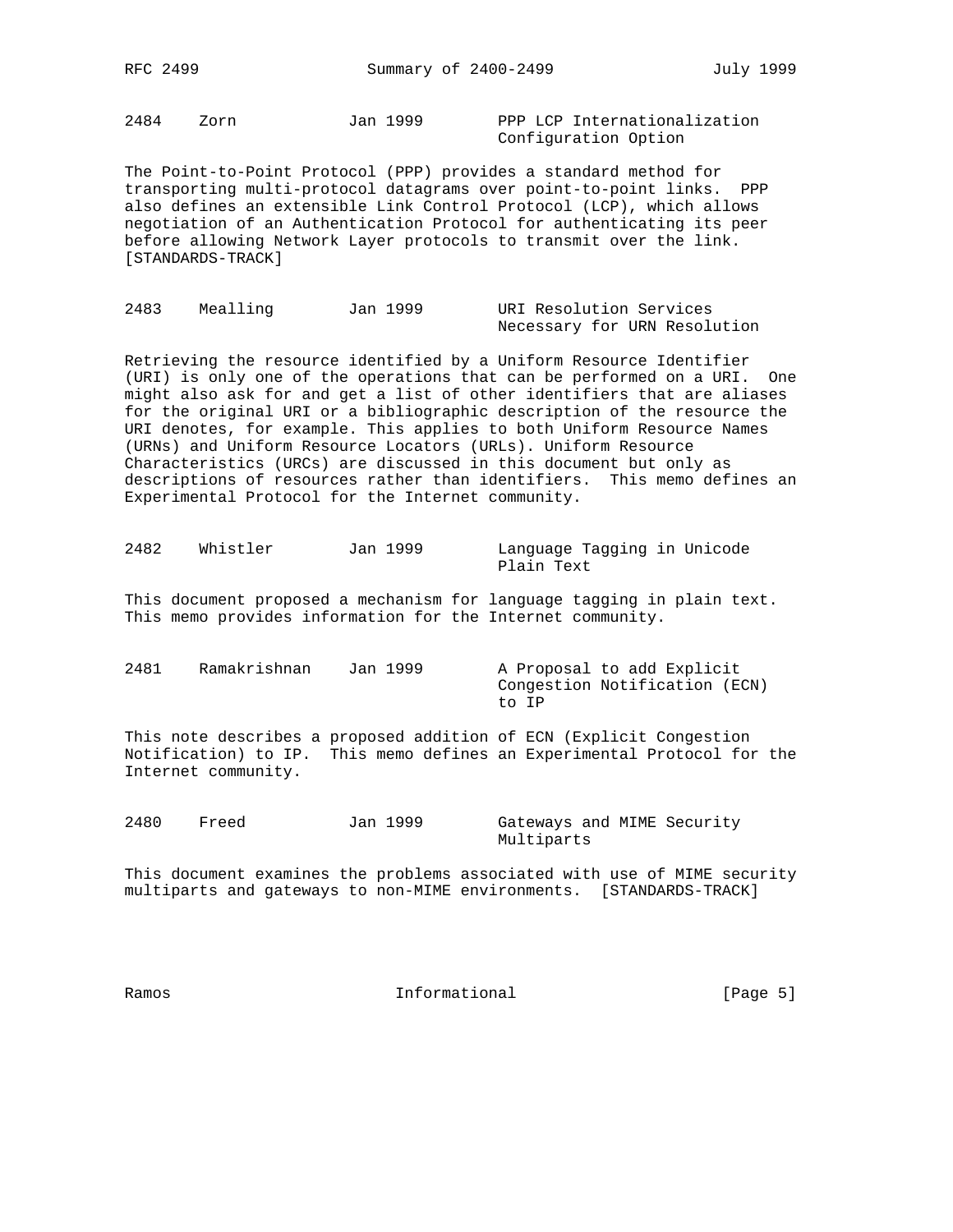2479 Adams Dec 1998 Independent Data Unit Protection Generic Security Service Application Program Interface (IDUP-GSS-API)

The IDUP-GSS-API extends the GSS-API for applications requiring protection of a generic data unit (such as a file or message) in a way which is independent of the protection of any other data unit and independent of any concurrent contact with designated "receivers" of the data unit. This memo provides information for the Internet community.

```
2478 Baize Dec 1998 The Simple and Protected
                     GSS-API Negotiation Mechanism
```
This document specifies a Security Negotiation Mechanism for the Generic Security Service Application Program Interface (GSS-API). [STANDARDS-TRACK]

2477 Aboba Jan 1999 Criteria for Evaluating Roaming Protocols

This document describes requirements for the provisioning of "roaming capability" for dialup Internet users. "Roaming capability" is defined as the ability to use multiple Internet service providers (ISPs), while maintaining a formal, customer-vendor relationship with only one. This memo provides information for the Internet community.

2476 Gellens Dec 1998 Message Submission

This memo describes a low cost, deterministic means for messages to be identified as submissions, and specifies what actions are to be taken by a submission server. [STANDARDS-TRACK]

2475 Blake Dec 1998 An Architecture for Differentiated Services

This document defines an architecture for implementing scalable service differentiation in the Internet. This memo provides information for the Internet community.

Ramos **Example 2018** Informational **Ramos** [Page 6]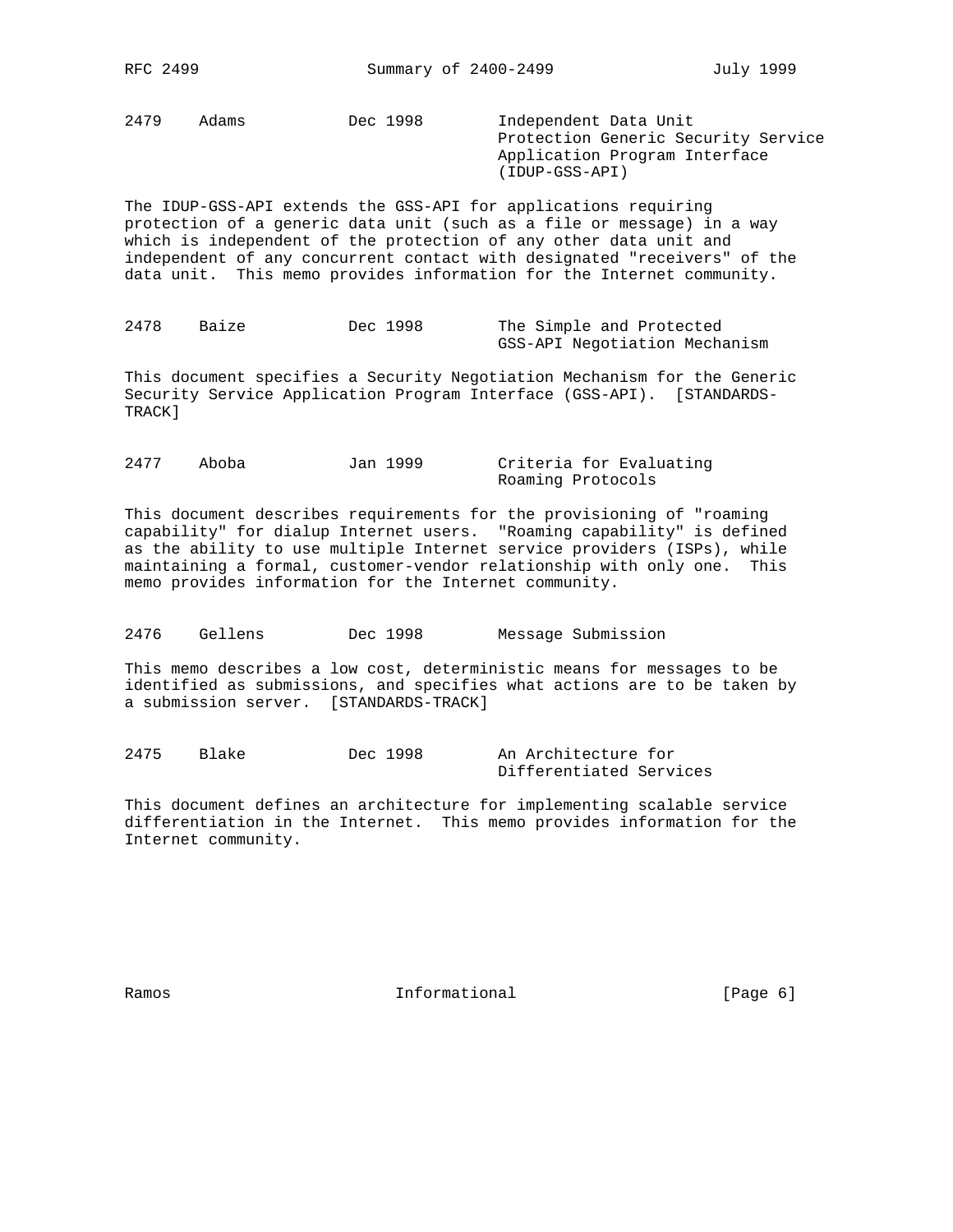2474 Nichols Dec 1998 Definition of the

 Differentiated Services Field (DS Field) in the IPv4 and IPv6 Headers

This document defines the IP header field, called the DS (for differentiated services) field. [STANDARDS-TRACK]

| 2473 | Conta | Dec 1998 | Generic Packet Tunneling in |
|------|-------|----------|-----------------------------|
|      |       |          | IPv6 Specification          |

This document defines the model and generic mechanisms for IPv6 encapsulation of Internet packets, such as IPv6 and IPv4. [STANDARDS-TRACK]

2472 Haskin Dec 1998 IP Version 6 over PPP

This document defines the method for transmission of IP Version 6 packets over PPP links as well as the Network Control Protocol (NCP) for establishing and configuring the IPv6 over PPP. It also specifies the method of forming IPv6 link-local addresses on PPP links. [STANDARDS-TRACK]

2471 Hinden Dec 1998 IPv6 Testing Address Allocation

This document describes an allocation plan for IPv6 addresses to be used in testing IPv6 prototype software. This memo defines an Experimental Protocol for the Internet community.

2470 Crawford Dec 1998 Transmission of IPv6 Packets over Token Ring Networks

This memo specifies the MTU and frame format for transmission of IPv6 packets on Token Ring networks. [STANDARDS-TRACK]

Ramos **Informational Informational** [Page 7]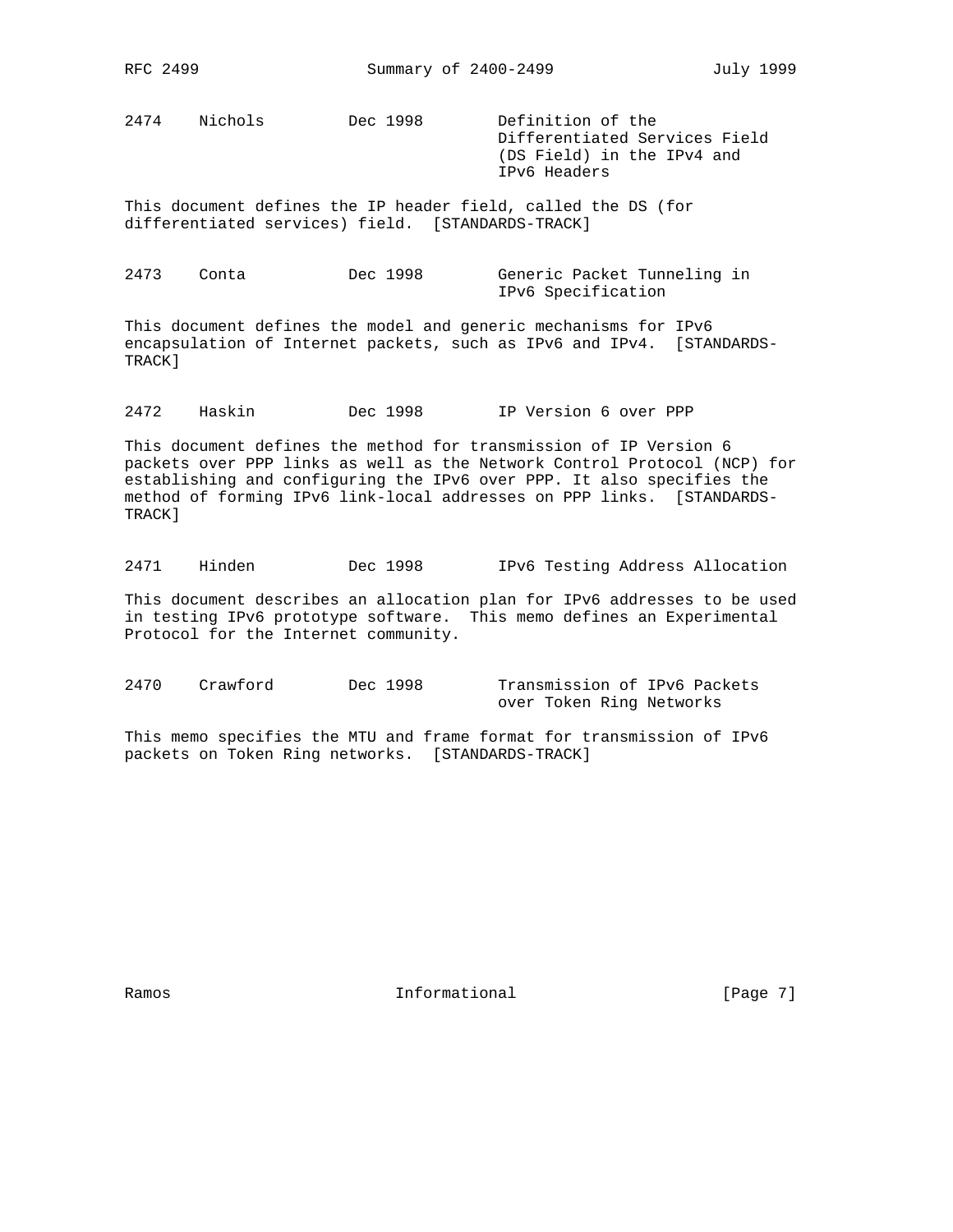2469 Narten Dec 1998 A Caution On The Canonical Ordering Of Link-Layer Addresses

Protocols such as ARP and Neighbor Discovery have data fields that contain link-layer addresses. In order to interoperate properly, a sender setting such a field must insure that the receiver extracts those bits and interprets them correctly. In most cases, such fields must be in "canonical form". Unfortunately, not all LAN adaptors are consistent in their use of canonical form, and implementations may need to explicitly bit swap individual bytes in order to obtain the correct format. This document provides information to implementors to help them avoid the pitfall of using non-canonical forms when canonical forms are required. This memo provides information for the Internet community.

2468 Cerf Oct 1998 I REMEMBER IANA

A long time ago, in a network, far far away, a great adventure took place!. This memo provides information for the Internet community.

2467 Crawford Dec 1998 Transmission of IPv6 Packets over FDDI Networks

This document specifies the frame format for transmission of IPv6 packets and the method of forming IPv6 link-local addresses and statelessly autoconfigured addresses on FDDI networks. [STANDARDS-TRACK]

| 2466 | Haskin | Dec 1998 | Management Information Base    |
|------|--------|----------|--------------------------------|
|      |        |          | for IP Version 6: ICMPv6 Group |

This document is one in the series of documents that define various MIB object groups for IPv6. Specifically, the ICMPv6 group is defined in this document. [STANDARDS-TRACK]

2465 Haskin Dec 1998 Management Information Base for IP Version 6: Textual Conventions and General Group

This document is one in the series of documents that provide MIB definitions for for IP Version 6. Specifically, the IPv6 MIB textual conventions as well as the IPv6 MIB General group is defined in this document. [STANDARDS-TRACK]

Ramos **Example 1** Informational **Example 1** (Page 8)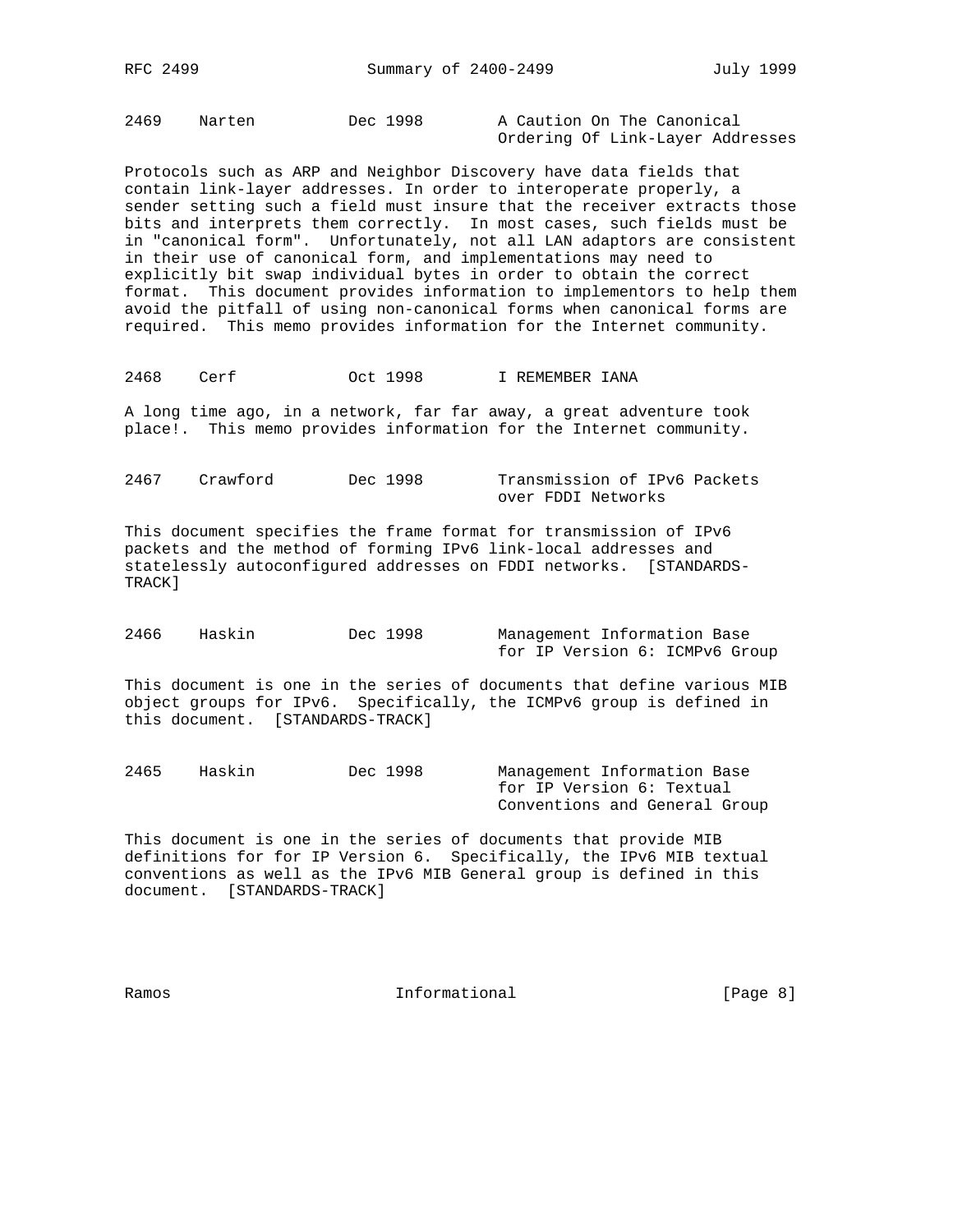2464 Crawford Dec 1998 Transmission of IPv6 Packets over Ethernet Networks

This document specifies the frame format for transmission of IPv6 packets and the method of forming IPv6 link-local addresses and statelessly autoconfigured addresses on Ethernet networks. It also specifies the content of the Source/Target Link-layer Address option used in Router Solicitation, Router Advertisement, Neighbor Solicitation, Neighbor Advertisement and Redirect messages when those messages are transmitted on an Ethernet. [STANDARDS-TRACK]

| 2463 | Conta | Dec 1998 | Internet Control Message    |
|------|-------|----------|-----------------------------|
|      |       |          | Protocol (ICMPv6) for the   |
|      |       |          | Internet Protocol Version 6 |
|      |       |          | (IPv6) Specification        |

This document specifies a set of Internet Control Message Protocol (ICMP) messages for use with version 6 of the Internet Protocol (IPv6). [STANDARDS-TRACK]

2462 Thomson Dec 1998 IPv6 Stateless Address Autoconfiguration

This document specifies the steps a host takes in deciding how to autoconfigure its interfaces in IP version 6. [STANDARDS-TRACK]

2461 Narten Dec 1998 Neighbor Discovery for IP Version 6 (IPv6)

This document specifies the Neighbor Discovery protocol for IP Version 6. [STANDARDS-TRACK]

2460 Deering Dec 1998 Internet Protocol, Version 6 (IPv6) Specification

This document specifies version 6 of the Internet Protocol (IPv6), also sometimes referred to as IP Next Generation or IPng. [STANDARDS-TRACK]

Ramos **Example 1** Informational **Example 1** (Page 9)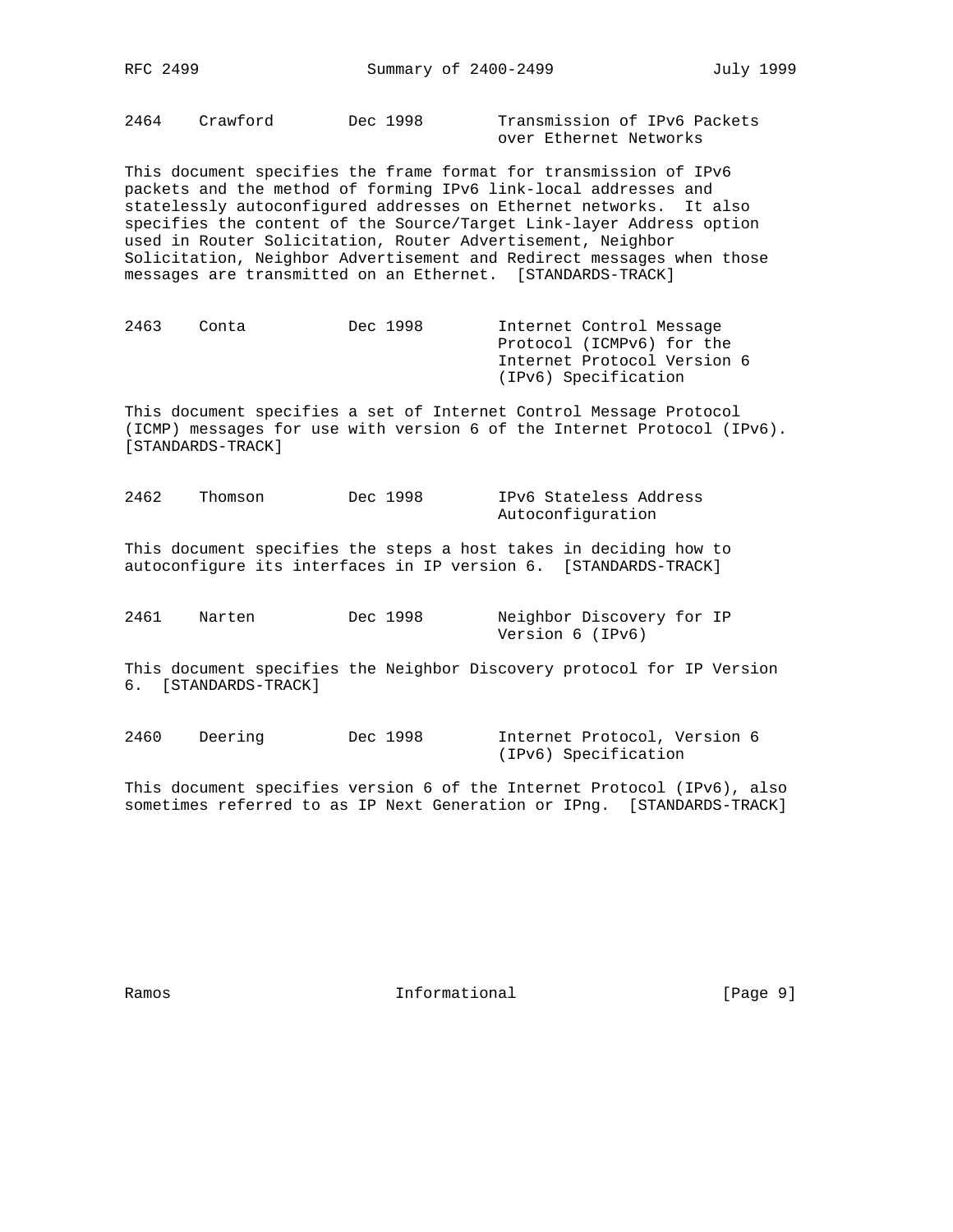2459 Housley Jan 1999 Internet X.509 Public Key

 Infrastructure Certificate and CRL Profile

This memo profiles the X.509 v3 certificate and X.509 v2 CRL for use in the Internet. [STANDARDS-TRACK]

| 2458 | Nov 1998 | Toward the PSTN/Internet    |
|------|----------|-----------------------------|
|      |          | Inter-Networking --Pre-PINT |
|      |          | Implementations             |

This document contains the information relevant to the development of the inter-networking interfaces underway in the Public Switched Telephone Network (PSTN)/Internet Inter-Networking (PINT) Working Group. This memo provides information for the Internet community.

| 2457 | Clouston | Nov 1998 | Definitions of Managed Objects |
|------|----------|----------|--------------------------------|
|      |          |          | for Extended Border Node       |

This memo defines a portion of the Management Information Base (MIB) for use with network management protocols in the Internet community. In particular, it defines objects for monitoring and controlling network devices with APPN (Advanced Peer-to-Peer Network) EBN (Extended Border Node) capabilities. This memo identifies managed objects for the EBN architecture. [STANDARDS-TRACK]

| 2456 | Clouston | Nov 1998 | Definitions of Managed Objects |  |  |
|------|----------|----------|--------------------------------|--|--|
|      |          |          | for APPN TRAPS                 |  |  |

This memo defines a portion of the Management Information Base (MIB) for use with network management protocols in the Internet community. In particular, it defines objects for receiving notifications from network devices with APPN (Advanced Peer-to-Peer Network) and DLUR (Dependent LU Requester) capabilities. This memo identifies notifications for the APPN and DLUR architecture. [STANDARDS-TRACK]

Ramos **Informational Informational** [Page 10]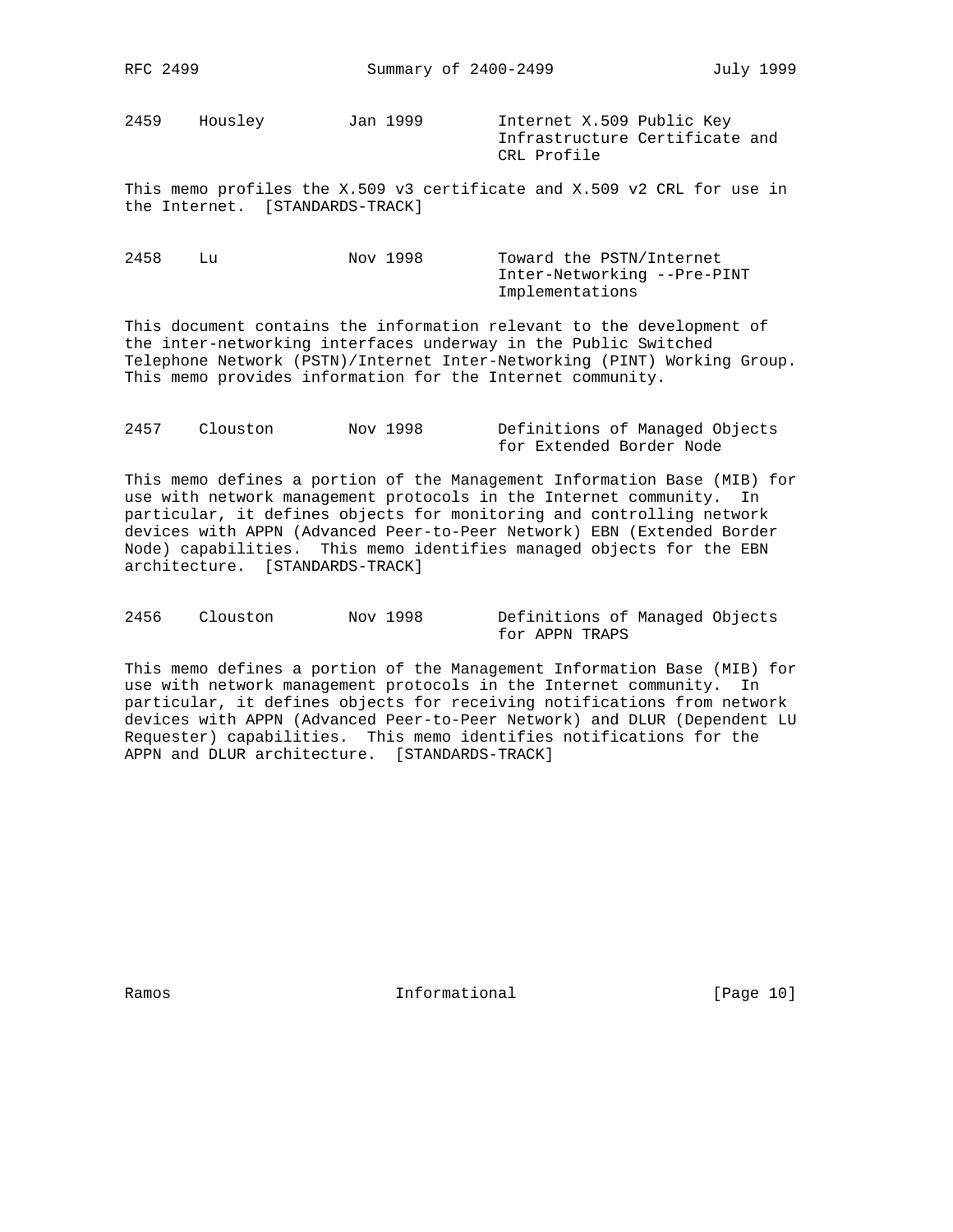2455 Clouston Nov 1998 Definitions of Managed Objects for APPN

This memo defines a portion of the Management Information Base (MIB) for use with network management protocols in the Internet community. In particular, it defines objects for monitoring and controlling network devices with APPN (Advanced Peer-to-Peer Networking) capabilities. This memo identifies managed objects for the APPN protocol. [STANDARDS-TRACK]

2454 Daniele Dec 1998 IP Version 6 Management Information Base for the User Datagram Protocol

This document is one in the series of documents that define various MIB objects for IPv6. Specifically, this document is the MIB module which defines managed objects for implementations of the User Datagram Protocol (UDP) over IP Version 6 (IPv6). [STANDARDS-TRACK]

2453 Malkin Nov 1998 RIP Version 2

This document specifies an extension of the Routing Information Protocol (RIP) to expand the amount of useful information carried in RIP messages and to add a measure of security. [STANDARDS-TRACK]

| 2452 | Daniele | Dec 1998 | IP Version 6 Management       |
|------|---------|----------|-------------------------------|
|      |         |          | Information Base for the      |
|      |         |          | Transmission Control Protocol |

This document is one in the series of documents that define various MIB objects for IPv6. Specifically, this document is the MIB module which defines managed objects for implementations of the Transmission Control Protocol (TCP) over IP Version 6 (IPv6). [STANDARDS-TRACK]

2451 Pereira Nov 1998 The ESP CBC-Mode Cipher Algorithms

This document describes how to use CBC-mode cipher algorithms with the IPSec ESP (Encapsulating Security Payload) Protocol. It not only clearly states how to use certain cipher algorithms, but also how to use all CBC-mode cipher algorithms. [STANDARDS-TRACK]

Ramos **Informational Informational** [Page 11]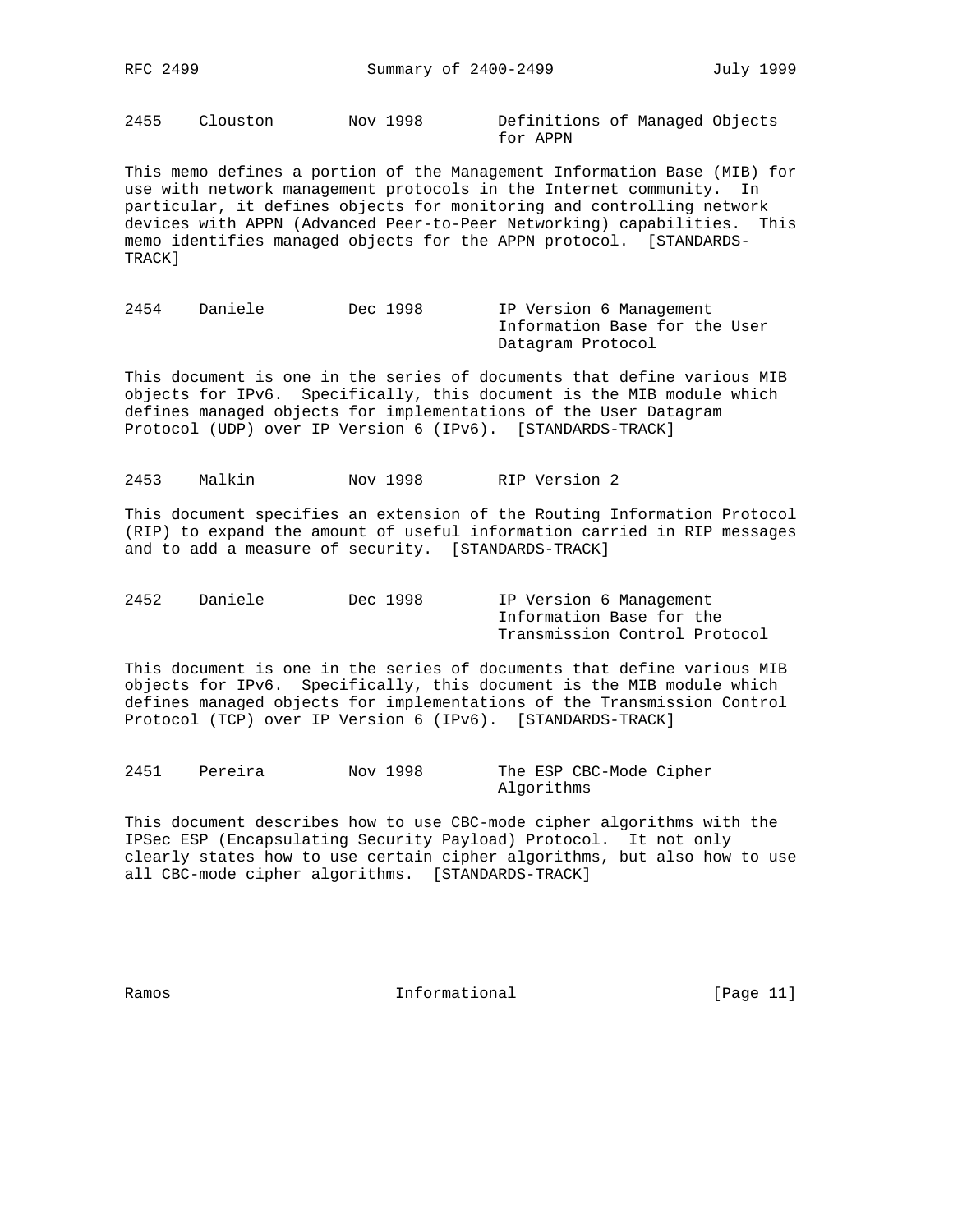2450 Hinden Dec 1998 Proposed TLA and NLA

Assignment Rules

This document proposes rules for Top-Level Aggregation Identifiers (TLA ID) and Next-Level Aggregation Identifiers (NLA ID). This memo provides information for the Internet community.

2449 Gellens Nov 1998 POP3 Extension Mechanism

This memo updates RFC 1939 to define a mechanism to announce support for optional commands, extensions, and unconditional server behavior. [STANDARDS-TRACK]

2448 Civanlar Nov 1998 AT&T's Error Resilient Video Transmission Technique

This document describes a set of techniques for packet loss resilient transmission of compressed video bitstreams based on reliable delivery of their vital information-carrying segments. This memo provides information for the Internet community.

| 2447 | Dawson | Nov 1998 | iCalendar Message-Based          |  |
|------|--------|----------|----------------------------------|--|
|      |        |          | Interoperability Protocol (iMIP) |  |

This document specifies a binding from the iCalendar Transportindependent Interoperability Protocol (iTIP) to Internet email-based transports. [STANDARDS-TRACK]

2446 Silverberg Nov 1998 iCalendar Transport-Independent Interoperability Protocol (iTIP) Scheduling Events, BusyTime, To-dos and Journal Entries

This document specifies how calendaring systems use iCalendar objects to interoperate with other calendar systems. It does so in a general way so as to allow multiple methods of communication between systems. [STANDARDS-TRACK]

Ramos **Informational Informational** [Page 12]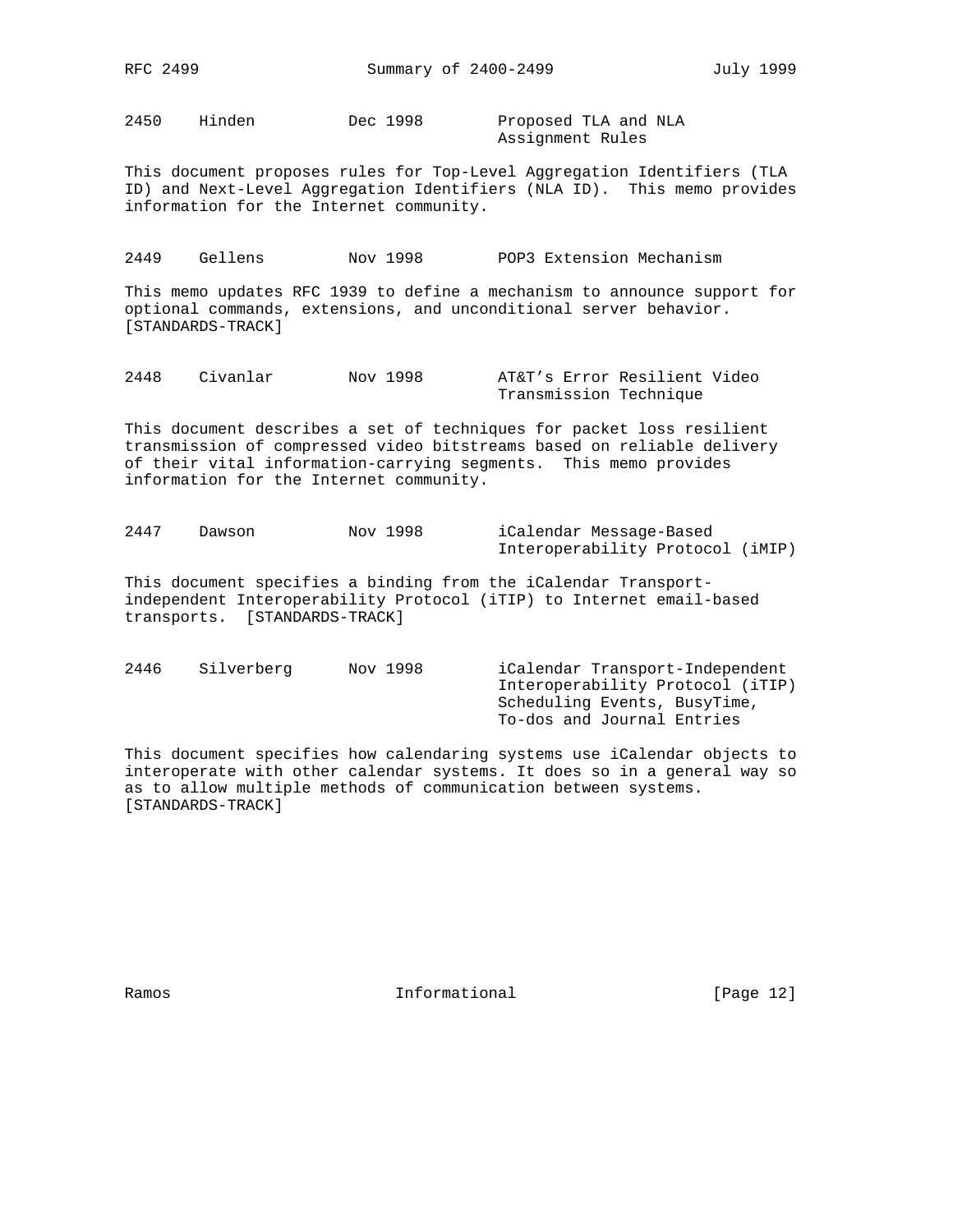2445 Dawson Nov 1998 Internet Calendaring and

 Scheduling Core Object Specification (iCalendar)

This memo has been defined to provide the definition of a common format for openly exchanging calendaring and scheduling information across the Internet. [STANDARDS-TRACK]

| 2444 | Newman | Oct 1998 | The One-Time-Password SASL |
|------|--------|----------|----------------------------|
|      |        |          | Mechanism                  |

OTP provides a useful authentication mechanism for situations where there is limited client or server trust. Currently, OTP is added to protocols in an ad-hoc fashion with heuristic parsing. This specification defines an OTP SASL mechanism so it can be easily and formally integrated into many application protocols. [STANDARDS-TRACK]

| 2443 | Luciani | Nov 1998 | A Distributed MARS Service |  |
|------|---------|----------|----------------------------|--|
|      |         |          | Using SCSP                 |  |

This document describes a method for distributing a MARS service within a LIS. This method uses the Server Cache Synchronization Protocol (SCSP) to synchronize the MARS Server databases within a LIS. When SCSP is used to synchronize the caches of MARS Servers in a LIS, the LIS defines the boundary of an SCSP Server Group (SG). [STANDARDS-TRACK]

2442 Freed Nov 1998 The Batch SMTP Media Type

This document defines a MIME content type suitable for tunneling an ESMTP transaction through any MIME-capable transport. This memo provides information for the Internet community

| 2441 | Cohen | Nov 1998 | Working with Jon           |  |
|------|-------|----------|----------------------------|--|
|      |       |          | Tribute delivered at UCLA, |  |
|      |       |          | October 30, 1998           |  |

This memo provides information for the Internet community.

2440 Callas Nov 1998 OpenPGP Message Format

This document is maintained in order to publish all necessary information needed to develop interoperable applications based on the OpenPGP format. [STANDARDS-TRACK]

Ramos **Informational Informational** [Page 13]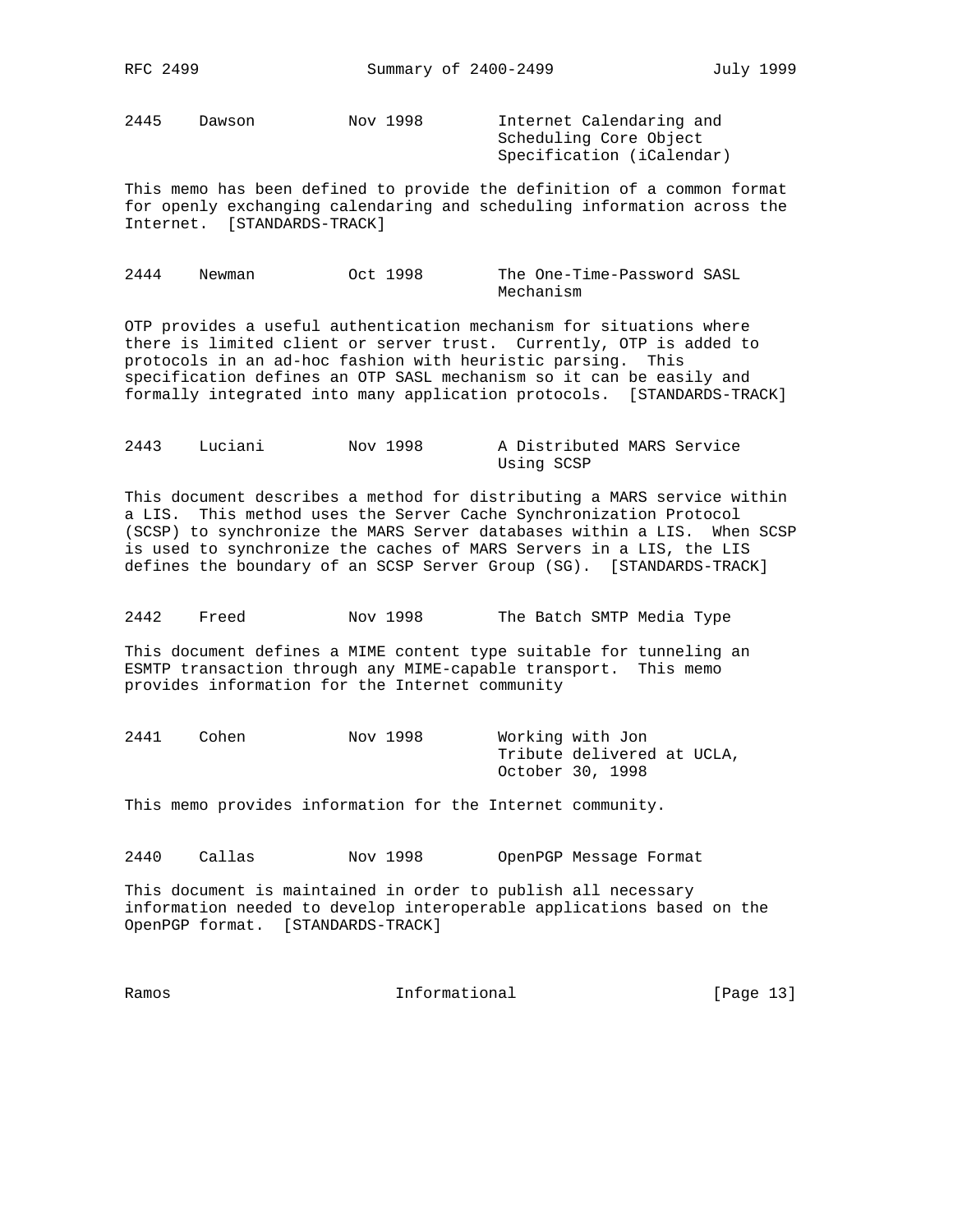2439 Villamizar Nov 1998 BGP Route Flap Damping

A usage of the BGP routing protocol is described which is capable of reducing the routing traffic passed on to routing peers and therefore the load on these peers without adversely affecting route convergence time for relatively stable routes. [STANDARDS-TRACK]

| 2438 | O'Dell | Oct 1998 | Advancement of MIB         |
|------|--------|----------|----------------------------|
|      |        |          | specifications on the IETF |
|      |        |          | Standards Track            |

This document specifies the process which the IESG will use to determine if a MIB specification document meets these requirements. It also discusses the rationale for this process. This document specifies an Internet Best Current Practices for the Internet Community, and requests discussion and suggestions for improvements.

| 2437 | Kaliski | Oct 1998 | PKCS #1: RSA Cryptography  |
|------|---------|----------|----------------------------|
|      |         |          | Specifications Version 2.0 |

This memo is the successor to RFC 2313. This document provides recommendations for the implementation of public-key cryptography based on the RSA algorithm. This memo provides information for the Internet community.

| 2436 | Brett | Oct 1998 | Collaboration between |  |  |
|------|-------|----------|-----------------------|--|--|
|      |       |          | ISOC/IETF and ITU-T   |  |  |

This document describes the collaboration process between the ITU-T and ISOC/IETF. This memo provides information for the Internet community.

| 2435 | Berc | Oct 1998 | RTP Payload Format for |  |  |
|------|------|----------|------------------------|--|--|
|      |      |          | JPEG-compressed Video  |  |  |

This memo describes the RTP payload format for JPEG video streams. [STANDARDS-TRACK]

Ramos **Example 14** Informational **Example 14** [Page 14]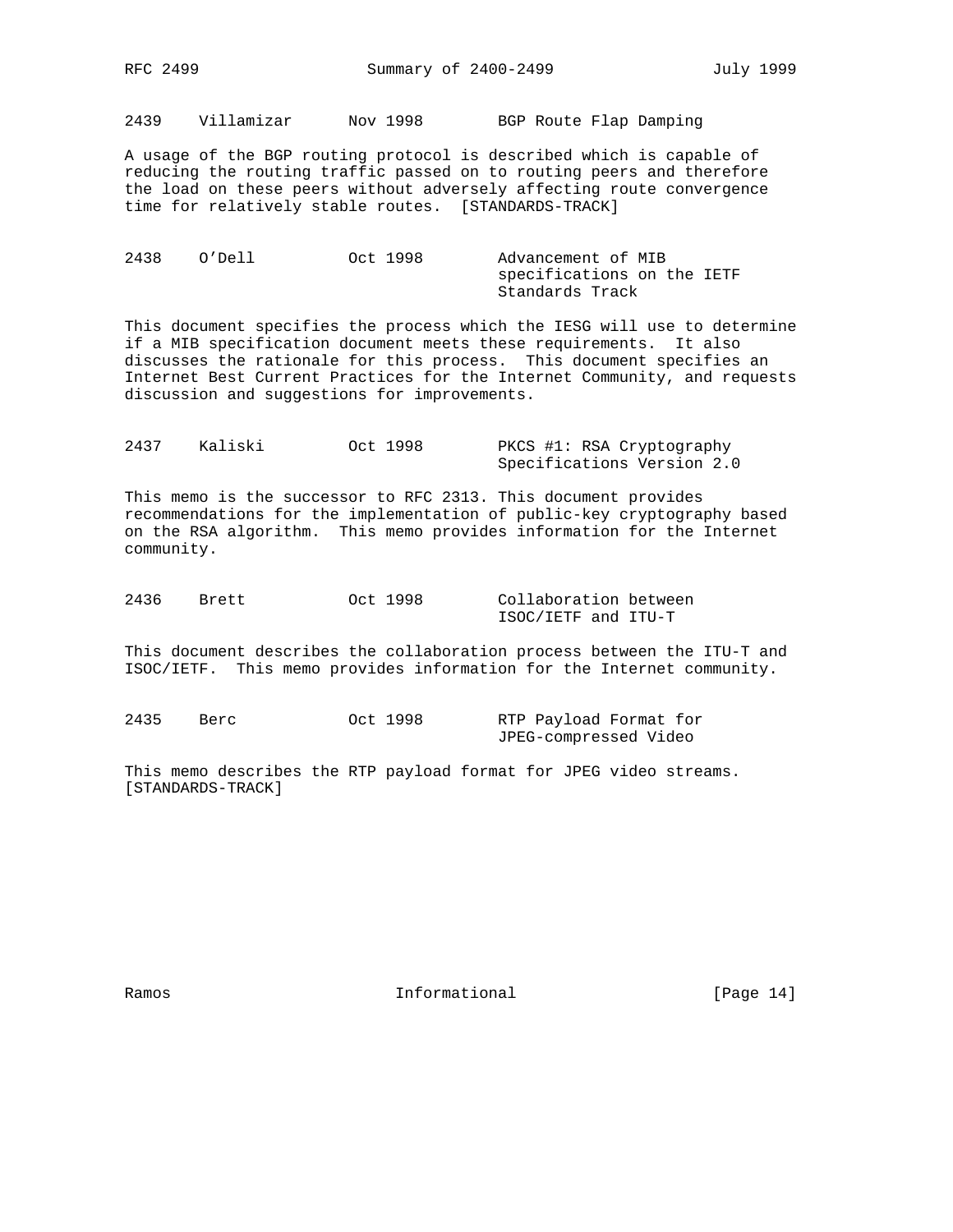2434 Narten Oct 1998 Guidelines for Writing an IANA Considerations Section in RFCs

This document discusses issues that should be considered in formulating a policy for assigning values to a name space and provides guidelines to document authors on the specific text that must be included in documents that place demands on the IANA. This document specifies an Internet Best Current Practices for the Internet Community, and requests discussion and suggestions for improvements.

2433 Zorn Oct 1998 Microsoft PPP CHAP Extensions

The Point-to-Point Protocol (PPP) provides a standard method for transporting multi-protocol datagrams over point-to-point links. PPP defines an extensible Link Control Protocol and a family of Network Control Protocols (NCPs) for establishing and configuring different network-layer protocols. This memo provides information for the Internet community.

2432 Dubray Oct 1998 Terminology for IP Multicast Benchmarking

The purpose of this document is to define terminology specific to the benchmarking of multicast IP forwarding devices. This memo provides information for the Internet community.

2431 Tynan Oct 1998 RTP Payload Format for BT.656 Video Encoding

This document specifies the RTP payload format for encapsulating ITU Recommendation BT.656-3 video streams in the Real-Time Transport Protocol (RTP). [STANDARDS-TRACK]

2430 Li Oct 1998 A Provider Architecture for Differentiated Services and Traffic Engineering (PASTE)

This document describes the Provider Architecture for Differentiated Services and Traffic Engineering (PASTE) for Internet Service Providers (ISPs). This memo provides information for the Internet community.

Ramos **Informational Informational** [Page 15]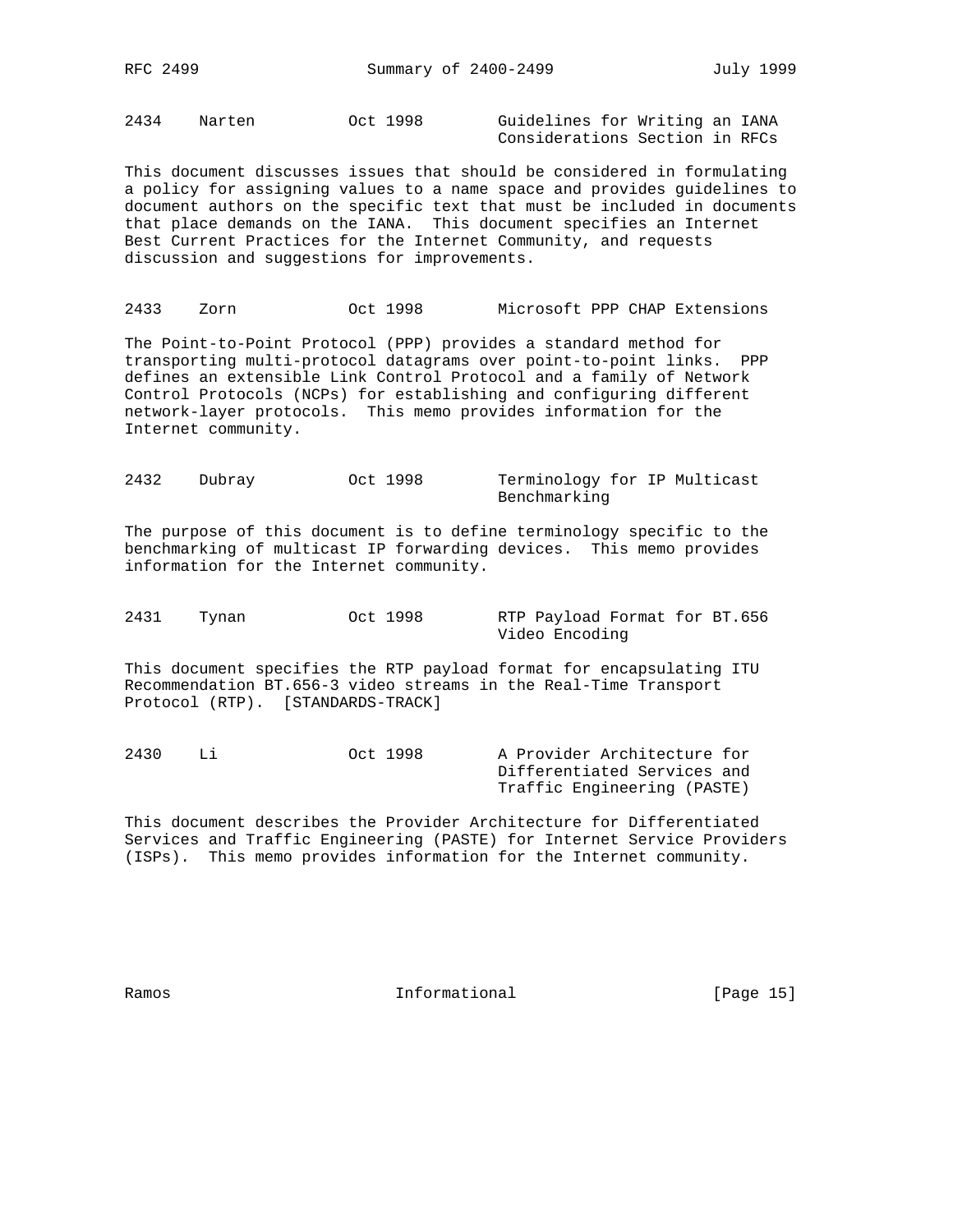2429 Bormann Oct 1998 RTP Payload Format for the

 1998 Version of ITU-T Rec. H.263 Video (H.263+)

This document specifies an RTP payload header format applicable to the transmission of video streams generated based on the 1998 version of ITU-T Recommendation H.263. [STANDARDS-TRACK]

2428 Allman Sep 1998 FTP Extensions for IPv6 and NATs

This paper specifies extensions to FTP that will allow the protocol to work over IPv4 and IPv6. [STANDARDS-TRACK]

2427 Brown Sep 1998 Multiprotocol Interconnect over Frame Relay

This memo describes an encapsulation method for carrying network interconnect traffic over a Frame Relay backbone. It covers aspects of both Bridging and Routing. [STANDARDS-TRACK]

2426 Dawson Sep 1998 vCard MIME Directory Profile

This memo defines the profile of the MIME Content-Type for directory information for a white-pages person object, based on a vCard electronic business card. [STANDARDS-TRACK]

2425 Howes Sep 1998 A MIME Content-Type for Directory Information

This document defines a MIME Content-Type for holding directory information. [STANDARDS-TRACK]

2424 Vaudreuil Sep 1998 Content Duration MIME Header Definition

This document describes the MIME header Content-Duration that is intended for use with any timed media content (typically audio/\* or video/\*). [STANDARDS-TRACK]

Ramos **Informational Informational** [Page 16]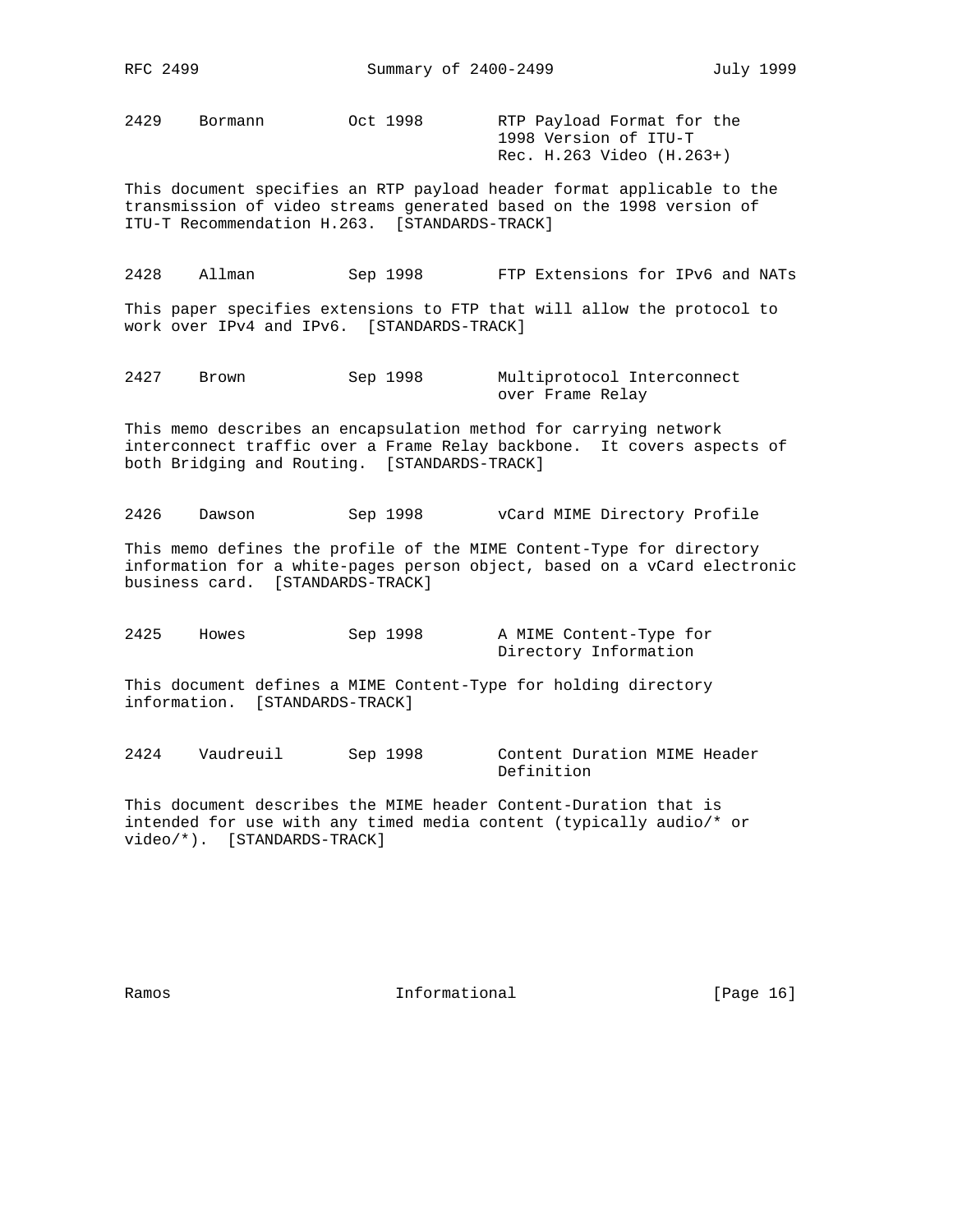2423 Vaudreuil Sep 1998 VPIM Voice Message MIME Sub-type Registration

This document describes the registration of the MIME sub-type multipart/voice-message for use with the Voice Profile for Internet Mail (VPIM). [STANDARDS-TRACK]

| 2422 | Vaudreuil | Sep 1998 | Toll Ouality Voice - 32 kbit/s   |
|------|-----------|----------|----------------------------------|
|      |           |          | ADPCM MIME Sub-type Registration |

This document describes the registration of the MIME sub-type audio/32KADPCM for toll quality audio. [STANDARDS-TRACK]

2421 Vaudreuil Sep 1998 Voice Profile for Internet Mail - version 2

This document profiles Internet mail for voice messaging. [STANDARDS-TRACK]

2420 Kummert Sep 1998 The PPP Triple-DES Encryption Protocol (3DESE)

This document provides specific details for the use of the Triple-DES standard (3DES) for encrypting PPP encapsulated packets. [STANDARDS-TRACK]

| 2419 | Sklower | Sep 1998 | The PPP DES Encryption         |
|------|---------|----------|--------------------------------|
|      |         |          | Protocol, Version 2 (DESE-bis) |

This document provides specific details for the use of the DES standard for encrypting PPP encapsulated packets. [STANDARDS-TRACK]

2418 Bradner Sep 1998 IETF Working Group Guidelines and Procedures

This document describes the guidelines and procedures for formation and operation of IETF working groups. This document specifies an Internet Best Current Practices for the Internet Community, and requests discussion and suggestions for improvements.

Ramos **Informational Informational** [Page 17]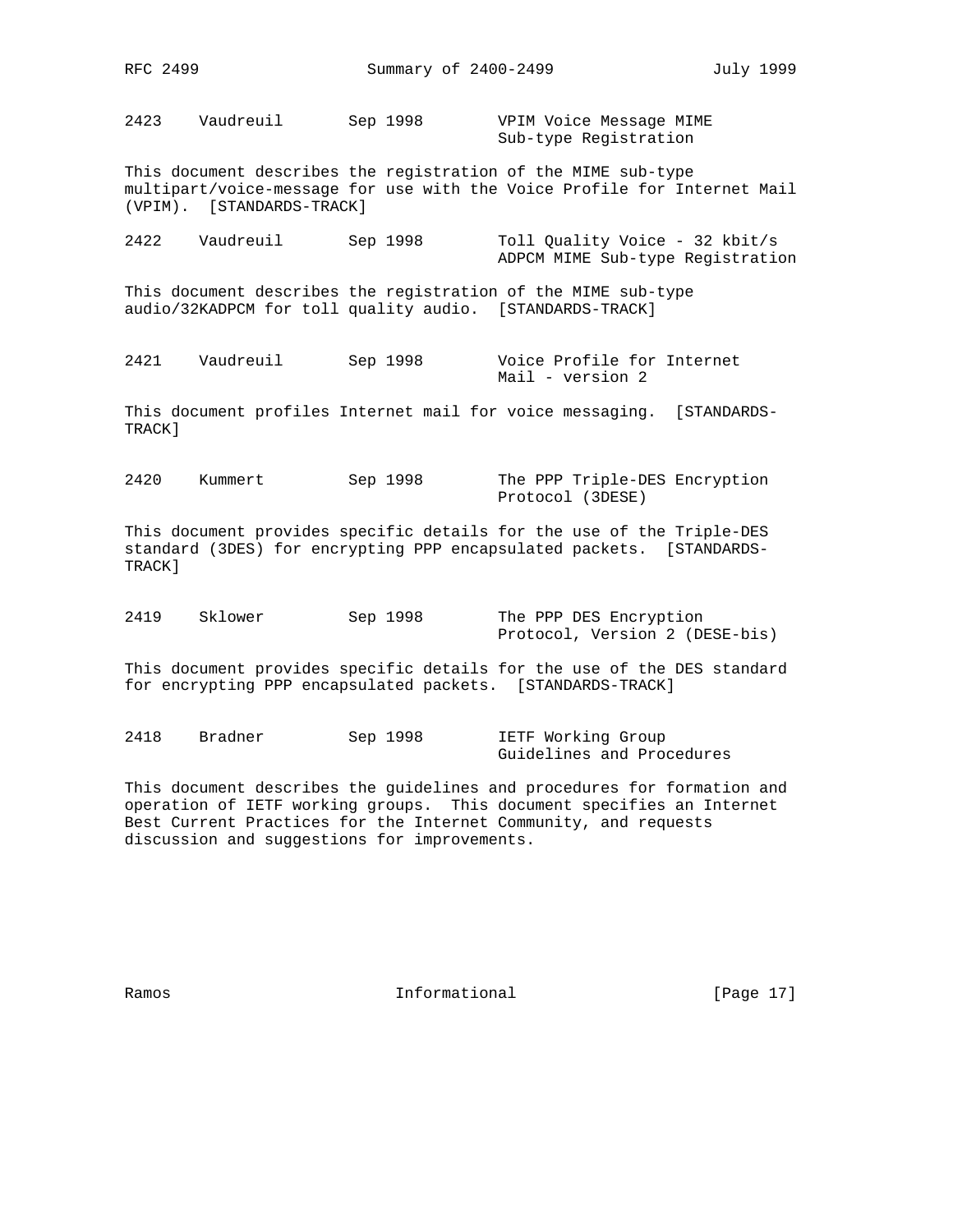2417 Chung Sep 1998 Definitions of Managed Objects

 for Multicast over UNI 3.0/3.1 based ATM Networks

This memo specifies a MIB module in a manner that is both compliant to the SNMPv2 SMI, and semantically identical to the peer SNMPv1 definitions. [STANDARDS-TRACK]

| 2416 | Shepard | Sep 1998 |  |  | When TCP Starts Up With Four |                                 |
|------|---------|----------|--|--|------------------------------|---------------------------------|
|      |         |          |  |  |                              | Packets Into Only Three Buffers |

This memo is to document a simple experiment. The experiment showed that in the case of a TCP receiver behind a 9600 bps modem link at the edge of a fast Internet where there are only 3 buffers before the modem (and the fourth packet of a four-packet start will surely be dropped), no significant degradation in performance is experienced by a TCP sending with a four-packet start when compared with a normal slow start (which starts with just one packet). This memo provides information for the Internet community.

2415 Poduri Sep 1998 Simulation Studies of Increased Initial TCP Window Size

This document covers some simulation studies of the effects of increasing the initial window size of TCP. This memo provides information for the Internet community.

2414 Allman Sep 1998 Increasing TCP's Initial Window

This document specifies an increase in the permitted initial window for TCP from one segment to roughly 4K bytes. This memo defines an Experimental Protocol for the Internet community.

2413 Weibel Sep 1998 Dublin Core Metadata for Resource Discovery

This is the first of a set of Informational RFCs describing the Dublin Core. Its purpose is to introduce the Dublin Core and to describe the consensus reached on the semantics of each of the 15 elements. This memo provides information for the Internet community.

Ramos **Informational Informational** [Page 18]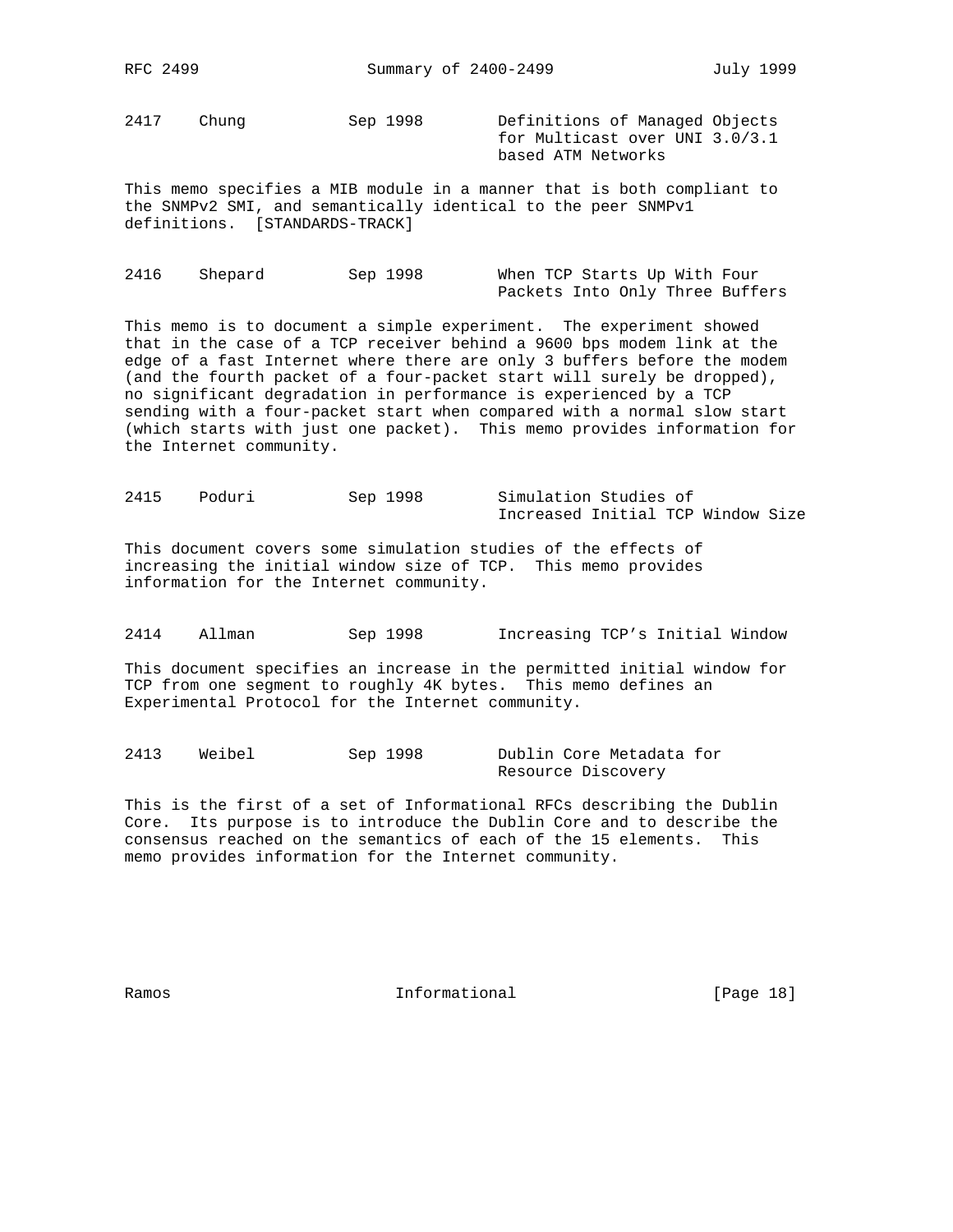RFC 2499 Summary of 2400-2499 July 1999

2412 Orman Nov 1998 The OAKLEY Key Determination

Protocol

This document describes a protocol, named OAKLEY, by which two authenticated parties can agree on secure and secret keying material. The basic mechanism is the Diffie-Hellman key exchange algorithm. This memo provides information for the Internet community.

2411 Thayer Nov 1998 IP Security Document Roadmap

This document is intended to provide guidelines for the development of collateral specifications describing the use of new encryption and authentication algorithms with the ESP protocol, described in and new authentication algorithms used with the AH protocol. This memo provides information for the Internet community.

| 2410 | Glenn | Nov 1998 |  |  |                        | The NULL Encryption Algorithm |
|------|-------|----------|--|--|------------------------|-------------------------------|
|      |       |          |  |  | and Its Use With IPsec |                               |

This memo defines the NULL encryption algorithm and its use with the IPsec Encapsulating Security Payload (ESP). [STANDARDS-TRACK]

2409 Harkins Nov 1998 The Internet Key Exchange (IKE)

This memo describes a hybrid protocol. The purpose is to negotiate, and provide authenticated keying material for, security associations in a protected manner. [STANDARDS-TRACK]

2408 Maughan Nov 1998 Internet Security Association and Key Management Protocol (ISAKMP)

This memo describes a protocol utilizing security concepts necessary for establishing Security Associations (SA) and cryptographic keys in an Internet environment. [STANDARDS-TRACK]

2407 Piper Nov 1998 The Internet IP Security Domain of Interpretation for ISAKMP

This document defines the Internet IP Security DOI (IPSEC DOI), which instantiates ISAKMP for use with IP when IP uses ISAKMP to negotiate security associations. [STANDARDS-TRACK]

Ramos **Informational Informational** [Page 19]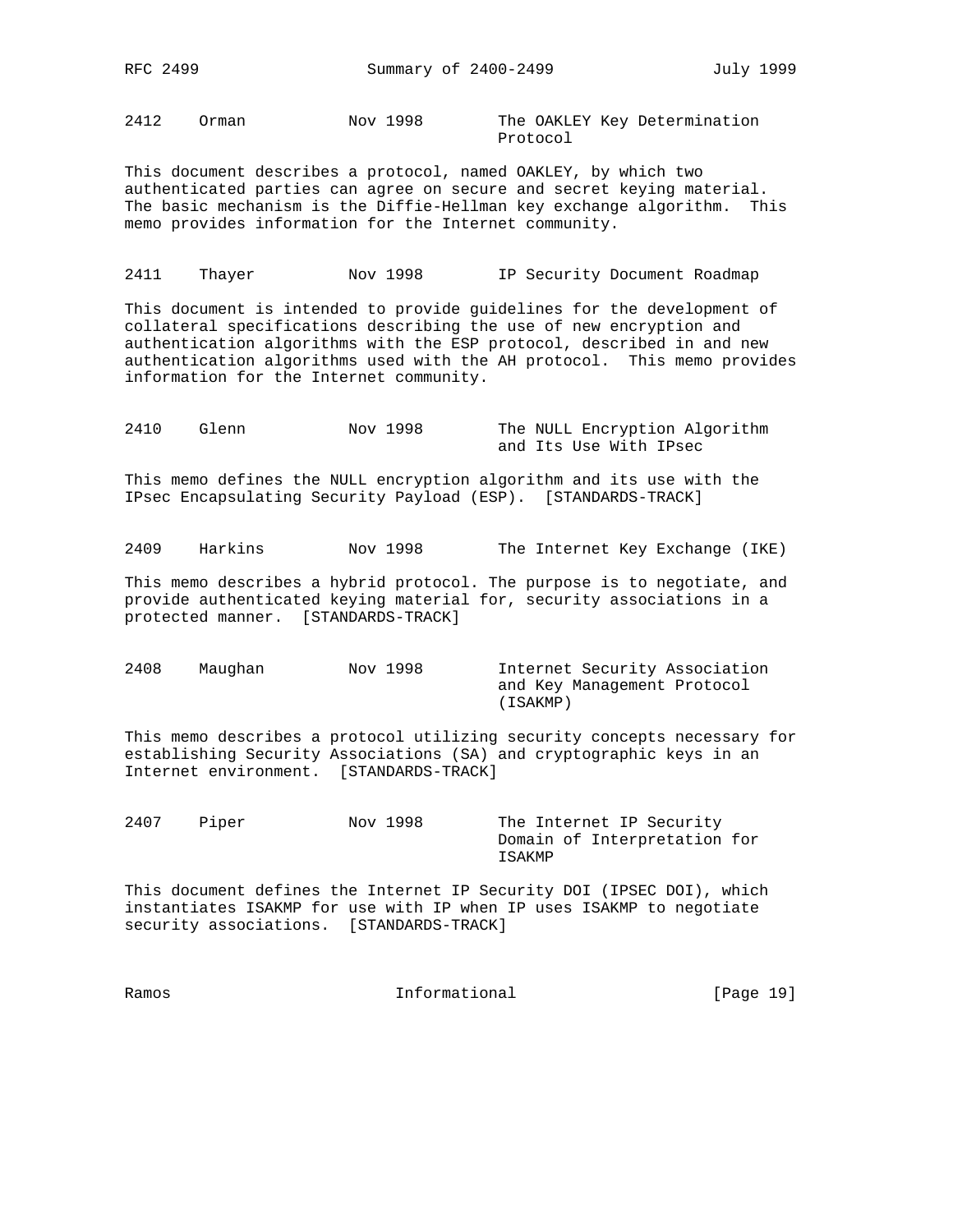RFC 2499 Summary of 2400-2499 July 1999

2406 Kent Nov 1998 IP Encapsulating Security Payload (ESP)

The Encapsulating Security Payload (ESP) header is designed to provide a mix of security services in IPv4 and IPv6. [STANDARDS-TRACK]

| 2405 | Madson | Nov 1998 | The ESP DES-CBC Cipher     |  |  |  |
|------|--------|----------|----------------------------|--|--|--|
|      |        |          | Algorithm With Explicit IV |  |  |  |

This document describes the use of the DES Cipher algorithm in Cipher Block Chaining Mode, with an explicit IV, as a confidentiality mechanism within the context of the IPSec Encapsulating Security Payload (ESP). [STANDARDS-TRACK]

| 2404 | Madson | Nov 1998 |                   | The Use of HMAC-SHA-1-96 |
|------|--------|----------|-------------------|--------------------------|
|      |        |          | within ESP and AH |                          |

This memo describes the use of the HMAC algorithm in conjunction with the SHA-1 algorithm as an authentication mechanism within the revised IPSEC Encapsulating Security Payload and the revised IPSEC Authentication Header. [STANDARDS-TRACK]

| 2403 | Madson | Nov 1998 |            | The Use of HMAC-MD5-96 within |  |
|------|--------|----------|------------|-------------------------------|--|
|      |        |          | ESP and AH |                               |  |

This memo describes the use of the HMAC algorithm in conjunction with the MD5 algorithm as an authentication mechanism within the revised IPSEC Encapsulating Security Payload and the revised IPSEC Authentication Header. [STANDARDS-TRACK]

2402 Kent Nov 1998 IP Authentication Header

The IP Authentication Header (AH) is used to provide connectionless integrity and data origin authentication for IP datagrams (hereafter referred to as just "authentication"), and to provide protection against replays. [STANDARDS-TRACK]

Ramos **Informational Informational** [Page 20]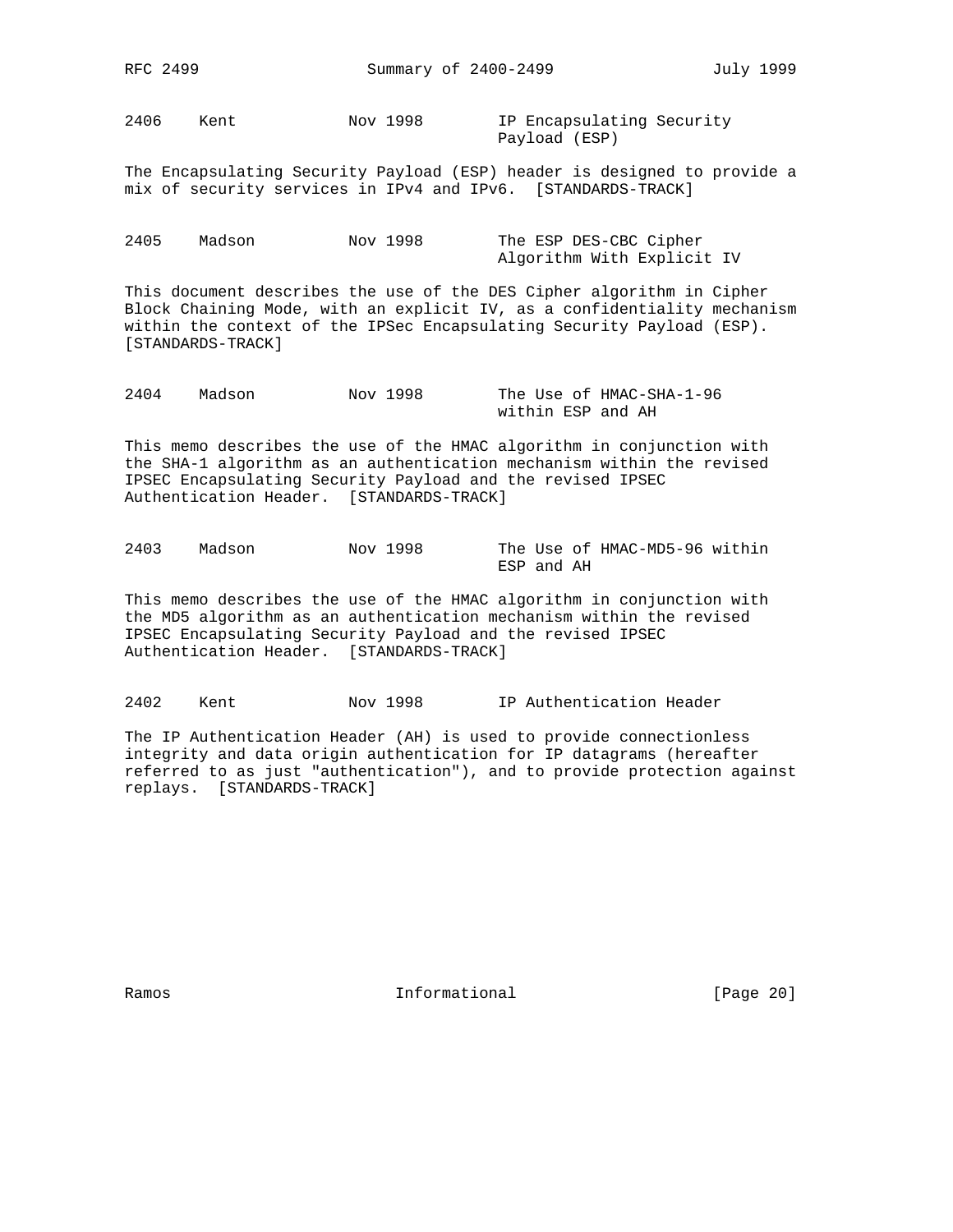2401 Kent Nov 1998 Security Architecture for the Internet Protocol

This memo specifies the base architecture for IPsec compliant systems. [STANDARDS-TRACK]

2400 IAB Sep 1998 INTERNET OFFICIAL PROTOCOL STANDARDS

This memo describes the state of standardization of protocols used in the Internet as determined by the Internet Architecture Board (IAB). This memo is an Internet Standard. [STANDARDS-TRACK]

Security Considerations

 This memo does not affect the technical security of the Internet, but it does cite some security specifications.

Author's Address

 Alegre Ramos University of Southern California Information Sciences Institute 4676 Admiralty Way Marina del Rey, CA 90292

Phone: (310) 822-1511

EMail: ramos@isi.edu

Ramos **Informational Informational** [Page 21]